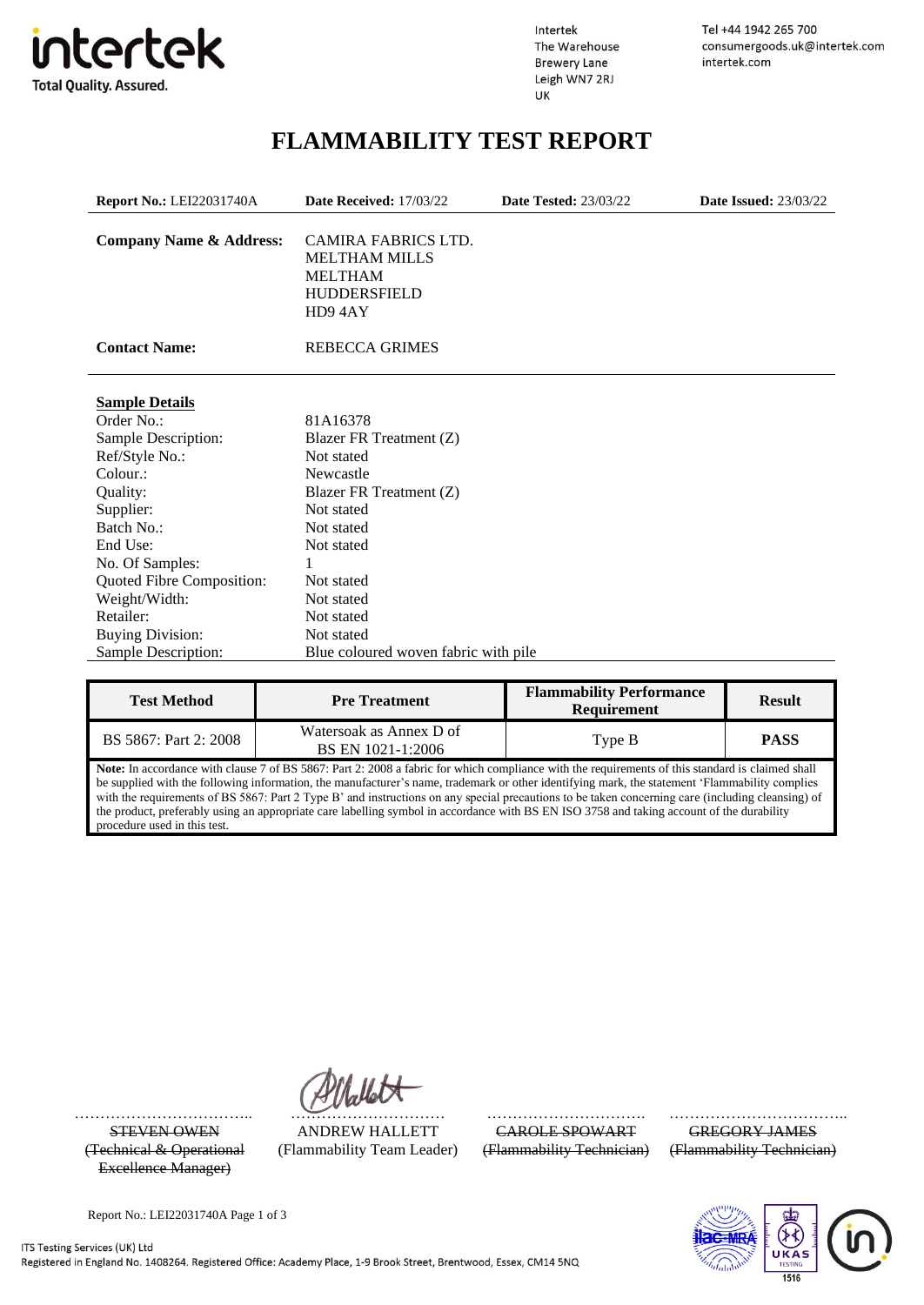

Intertek The Warehouse **Brewery Lane** Leigh WN7 2RJ UK

Tel +44 1942 265 700 consumergoods.uk@intertek.com intertek.com

## **FLAMMABILITY TEST REPORT**

| <b>Test Specification</b>   |                                                                      |
|-----------------------------|----------------------------------------------------------------------|
| Test Method:                | BS 5867: Part 2: 2008 Type B using BS EN ISO 15025:2002              |
|                             | (With the modifications from clause 6.3.2 of BS 5867: Part 2: 2008). |
| Ignition Source:            | 25mm horizontal reach Propane gas flame                              |
| Ignition Type:              | Surface                                                              |
| Flame Application Time:     | $15\pm1$ seconds                                                     |
| Sample Size:                | $200 \times 160$ mm                                                  |
| Side Tested:                | Face                                                                 |
|                             |                                                                      |
| Hypertetria - CM communicat |                                                                      |

#### **Uncertainty of Measurement**

The uncertainty of measurement has been estimated to be 4.40%.

#### **Pre-treatment / Durability Procedure**

Watersoak as Annex D of BS EN 1021-1:2006.

| Conditioning        |                                                                                                      |
|---------------------|------------------------------------------------------------------------------------------------------|
| Prior to Testing:   | At least 24 hours in an atmosphere having a temperature of $20\pm2\degree C$ and a relative humidity |
|                     | of $60\pm5\%$                                                                                        |
| At Time of Testing: | Temperature between 15°C & 30°C. Relative humidity between 20% & 65%                                 |
|                     |                                                                                                      |

#### **Test Results**

Report of tests carried out in accordance with BS EN ISO 15025:2002. The results may not apply to situations where there is restricted air supply or prolonged exposure to large sources of intense heat as in a conflagration.

### **Test before pre-treatment**

| Sample No./<br><b>Direction</b> | Duration of<br>flaming | Duration of<br>afterglow | <b>Flaming</b><br>debris | <b>Flame</b> to edge | Hole to edge | <b>Maximum damaged length</b><br>(mm) |          |
|---------------------------------|------------------------|--------------------------|--------------------------|----------------------|--------------|---------------------------------------|----------|
|                                 | (Secs)                 | (Secs)                   |                          |                      |              | Horizontal                            | Vertical |
| 1. Length $\uparrow$            | 0.0                    | 0.0                      | No                       | No                   | No           | 20                                    | 63       |
| 2. Length $\downarrow$          | 0.0                    | 0.0                      | No                       | No                   | No           | 21                                    | 65       |
| 3. Length $\uparrow$            | 0.0                    | 0.0                      | No                       | No                   | No           | 21                                    | 60       |
| 4. Width $\rightarrow$          | 0.0                    | 0.0                      | No                       | No                   | No           | 21                                    | 60       |
| 5. Width $\leftarrow$           | 0.0                    | 0.0                      | No                       | No                   | No           | 20                                    | 64       |
| 6. Width $\rightarrow$          | 0.0                    | 0.0                      | No                       | No                   | No           | 20                                    | 63       |

### **Test after pre-treatment**

| Sample No./<br><b>Direction</b> | <b>Duration of</b><br>flaming | <b>Duration of</b><br>afterglow | <b>Flaming</b><br>debris | <b>Flame</b> to edge | Hole to edge   | <b>Maximum damaged length</b><br>(mm) |                 |
|---------------------------------|-------------------------------|---------------------------------|--------------------------|----------------------|----------------|---------------------------------------|-----------------|
|                                 | (Secs)                        | (Secs)                          |                          |                      |                | <b>Horizontal</b>                     | <b>Vertical</b> |
| 1. Length $\uparrow$            | 0.0                           | 0.0                             | N <sub>o</sub>           | No                   | N <sub>0</sub> | 21                                    | 60              |
| 2. Length $\downarrow$          | 0.0                           | 0.0                             | N <sub>o</sub>           | No                   | No             | 21                                    | 64              |
| 3. Length $\uparrow$            | 0.0                           | 0.0                             | N <sub>o</sub>           | No                   | N <sub>0</sub> | 23                                    | 64              |
| 4. Width $\rightarrow$          | 0.0                           | 0.0                             | N <sub>o</sub>           | No                   | N <sub>0</sub> | 21                                    | 63              |
| 5. Width $\leftarrow$           | 0.0                           | 0.0                             | N <sub>o</sub>           | No                   | No             | 21                                    | 62              |
| 6. Width $\rightarrow$          | 0.0                           | 0.0                             | N <sub>o</sub>           | No                   | No             | 21                                    | 64              |

#### **Conclusions**

When tested before and after the durability procedure detailed above the sample meets the flammability performance requirements of BS 5867: Part 2: 2008 Type B. **PASS.**



Report No.: [LEI22031740A](#page-0-0) Page 2 of 3